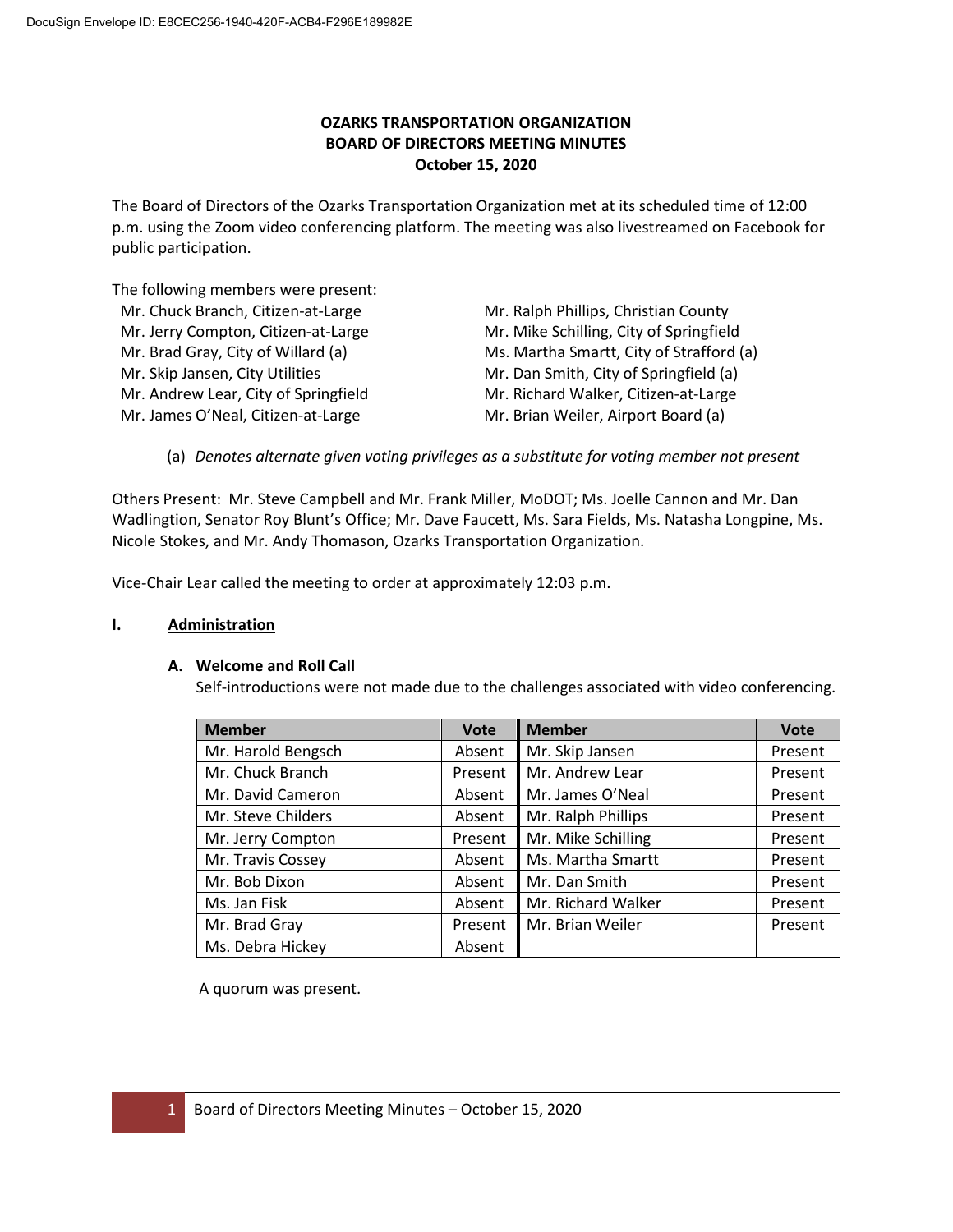### **B. Approval of Board of Directors Meeting Agenda**

Mr. Weiler moved to approve the October 15, 2020 agenda. Mr. Jansen seconded the motion. A roll call vote was taken.

| <b>Member</b>      | <b>Vote</b> | <b>Member</b>      | <b>Vote</b> |
|--------------------|-------------|--------------------|-------------|
| Mr. Harold Bengsch | Absent      | Mr. Skip Jansen    | Aye         |
| Mr. Chuck Branch   | Aye         | Mr. Andrew Lear    | Aye         |
| Mr. David Cameron  | Absent      | Mr. James O'Neal   | Aye         |
| Mr. Steve Childers | Absent      | Mr. Ralph Phillips | Aye         |
| Mr. Jerry Compton  | Ave         | Mr. Mike Schilling | Aye         |
| Mr. Travis Cossey  | Absent      | Ms. Martha Smartt  | Aye         |
| Mr. Bob Dixon      | Absent      | Mr. Dan Smith      | Aye         |
| Ms. Jan Fisk       | Absent      | Mr. Richard Walker | Aye         |
| Mr. Brad Gray      | Aye         | Mr. Brian Weiler   | Aye         |
| Ms. Debra Hickey   | Absent      |                    |             |

The motion passed.

### **C. Approval of August 20, 2020 Meeting Minutes**

Mr. Jansen moved to approve the minutes from the August 20, 2020 meeting. Mr. O'Neal seconded the motion. A roll call vote was taken.

| <b>Member</b>      | <b>Vote</b> | <b>Member</b>      | <b>Vote</b> |
|--------------------|-------------|--------------------|-------------|
| Mr. Harold Bengsch | Absent      | Mr. Skip Jansen    | Aye         |
| Mr. Chuck Branch   | Aye         | Mr. Andrew Lear    | Aye         |
| Mr. David Cameron  | Absent      | Mr. James O'Neal   | Aye         |
| Mr. Steve Childers | Absent      | Mr. Ralph Phillips |             |
| Mr. Jerry Compton  | Aye         | Mr. Mike Schilling | Aye         |
| Mr. Travis Cossey  | Absent      | Ms. Martha Smartt  | Aye         |
| Mr. Bob Dixon      | Absent      | Mr. Dan Smith      | Aye         |
| Ms. Jan Fisk       | Absent      | Mr. Richard Walker | Aye         |
| Mr. Brad Gray      | Aye         | Mr. Brian Weiler   | Aye         |
| Ms. Debra Hickey   | Absent      |                    |             |

The motion passed.

# **D. Public Comment Period for All Agenda Items**

Mr. Lear advised there were public comments included in the packet. Mr. Lear asked for comments or questions. There were none.

# **E. Executive Director's Report**

Ms. Fields reported there are no new projects in terms of funding given the COVID delay of the STIP. Ms. Fields advised the first Cost Share deadline is in March 2021, if anyone was interested in applying. She shared the website with the Board that details the deadlines and program details.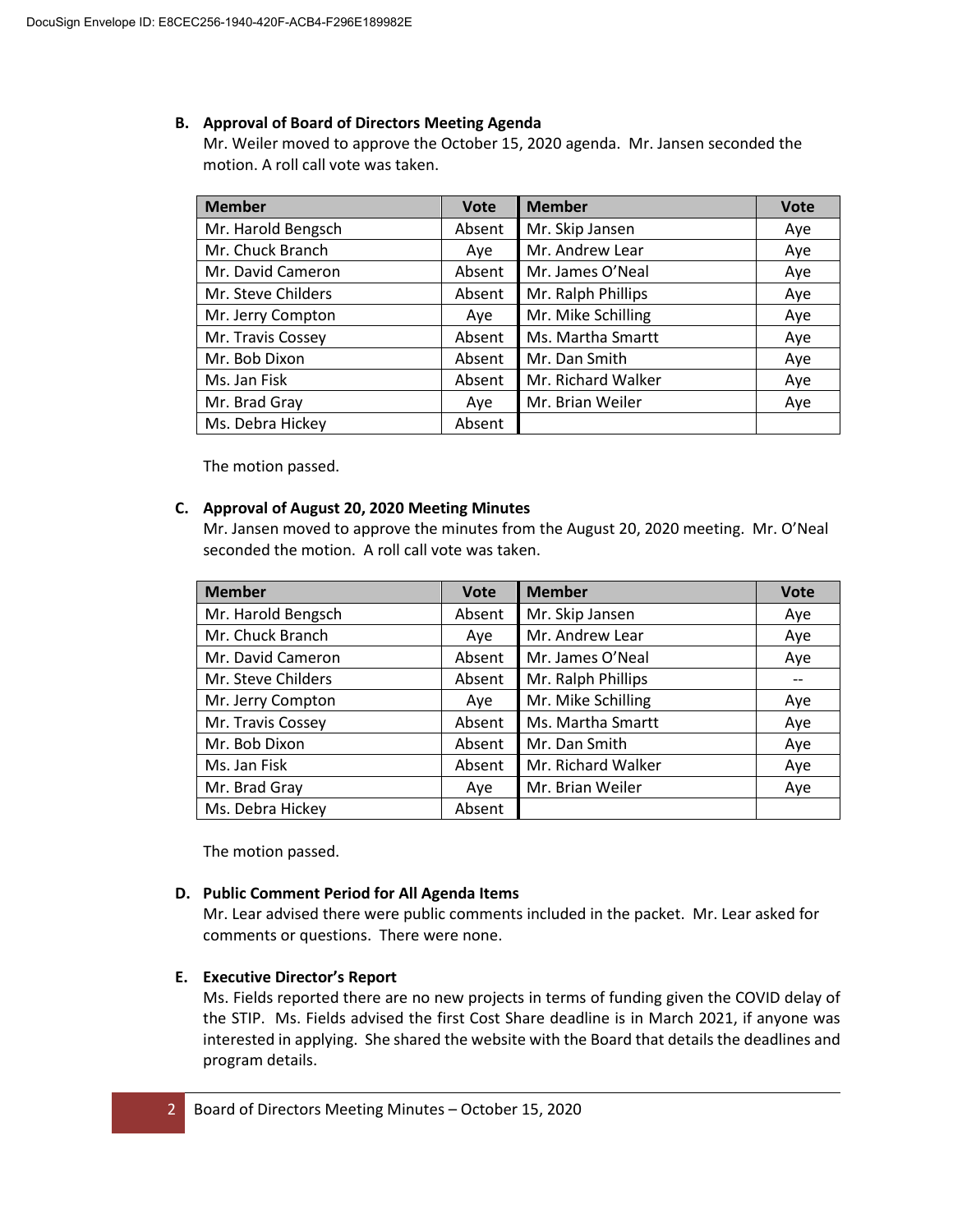Ms. Fields stated OTO is still conducting meetings through Zoom. There has been a delay in work on the Long Range Transportation Plan that was scheduled over the summer. Meetings are beginning again with the Technical Planning Committee for the purpose of drafting the LRTP to have it completed by next year.

OTO staff is continuing training on-line which has reduced costs associated with travel to the trainings.

### **F. MoDOT Update**

Mr. Miller reported the number of bridges categorized as poor condition has ballooned since 2015. The Governor's Focus on Bridges program will provide some much needed relief. There will be 33 structures replaced or rehabilitated through this program. He stated the I-44 Project Bridge Rebuild, the design-build between Joplin and Springfield, will include another 19 structures which will cut into the 33 structures. They are having conversations to follow with another bridge bundle that would make further improvements on Interstate 44. This would include a perimeter/parallel corridor to I-44 to capture some rural bridges into that program. He stated MoDOT has been averaging 20-25 structures per year in the STIP for replacement or rehabilitation. In the last 5-year period, they are averaging about 35 structures per year that age or deteriorate into the poor condition category, which is challenging. Their Asset Management Program and Forecasting Model indicates 2022 will be the trough of poor condition bridges within the Southwest District and see a turnaround in this area.

Mr. Miller stated their current focus is readying for winter operations, how to prioritize and be strategic in ensuring they can provide a continued level of service through the Springfield area. They have been advertising several jobs throughout the district. Their goal is to have just over 2 drivers per snowplow. They struggle to fill these positions around the Springfield area.

Mr. Miller said MoDOT's major projects continue to remain on schedule. They received a new revenue report for the month of September. The fuel tax came through slightly above projections. This is the first time that has happened in the last 270 days. There will be conversations regarding opening and confirming some letting schedules for the next 3-4 months.

Mr. Lear asked why the Springfield area was difficult to hire for their winter operations. Mr. Miller stated due to the competing industries and availability of jobs with competitive starting pay.

# **G. Legislative Reports**

Mr. Wadlington with Senator Blunt's Office reported they negotiated an extension to the fiscal year for funding avoiding a government shutdown. This included an extension of the Highway Bill. Details of an infrastructure program will not be known until after the election.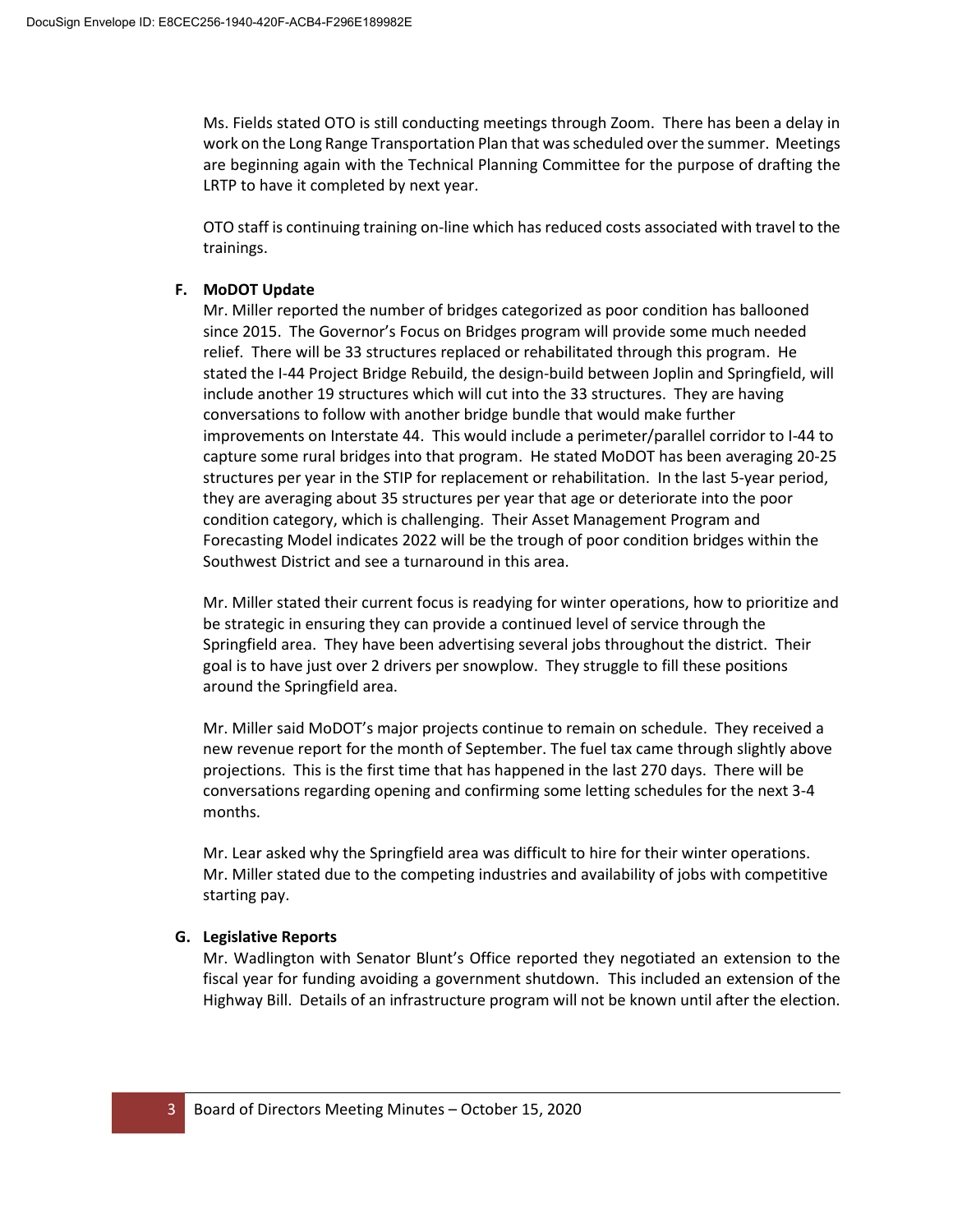Ms. Fields stated, with the 1-year extension of the Highway Bill, OTO will be getting an annual allocation for the STBG-Urban, TAP, and BRO funds that go to the counties.

#### **II. New Business**

### **A. FY 2021 UPWP/Operational Budget Amendment One**

Ms. Fields stated there is an amendment to the 2021 Unified Planning Work Program, with the following proposed changes; to add the purchase of aerial photos, to decrease the salary/fringe line, to decrease the transportation consultant line, and to remove the 2021- 2024 TIP. The total budget amount will remain the same.

Mr. Weiler made a motion to approve the FY 2021 UPWP Amendment One and Operating Budget Amendment One. Mr. Schilling seconded the motion. A roll call vote was taken.

| <b>Member</b>      | <b>Vote</b> | <b>Member</b>      | <b>Vote</b> |
|--------------------|-------------|--------------------|-------------|
| Mr. Harold Bengsch | Absent      | Mr. Skip Jansen    | Aye         |
| Mr. Chuck Branch   | Aye         | Mr. Andrew Lear    | Aye         |
| Mr. David Cameron  | Absent      | Mr. James O'Neal   | Aye         |
| Mr. Steve Childers | Absent      | Mr. Ralph Phillips | Aye         |
| Mr. Jerry Compton  | Ave         | Mr. Mike Schilling | Aye         |
| Mr. Travis Cossey  | Absent      | Ms. Martha Smartt  | Aye         |
| Mr. Bob Dixon      | Absent      | Mr. Dan Smith      | Aye         |
| Ms. Jan Fisk       | Absent      | Mr. Richard Walker | Aye         |
| Mr. Brad Gray      | Aye         | Mr. Brian Weiler   | Aye         |
| Ms. Debra Hickey   | Absent      |                    |             |

The motion passed.

### **B. Chesterfield Lofts Lease Renewal**

Ms. Fields reported the OTO relocated to the current location in Chesterfield Village in 2016. At the time, OTO entered a five-year lease with two five-year lease renewal options. Each renewal includes a one-time five percent increase in rent that is fixed for the term of the lease. The new rent will be \$4,505. The renewal option must be exercised by the end of October. The term of the renewal will be April 1, 2021 through March 30, 2026.

The current space includes a large conference room, five offices, a small conference area, copy area, and front desk reception area. OTO currently has five employees and has space for two additional employees. In addition, the small conference area could be converted to an additional working space. The current space should serve the OTO needs over the next five years.

Mr. Lear asked for clarification that the rent was a fixed amount with no escalation over the next 5 years. Ms. Fields confirmed it is a fixed amount with no escalation.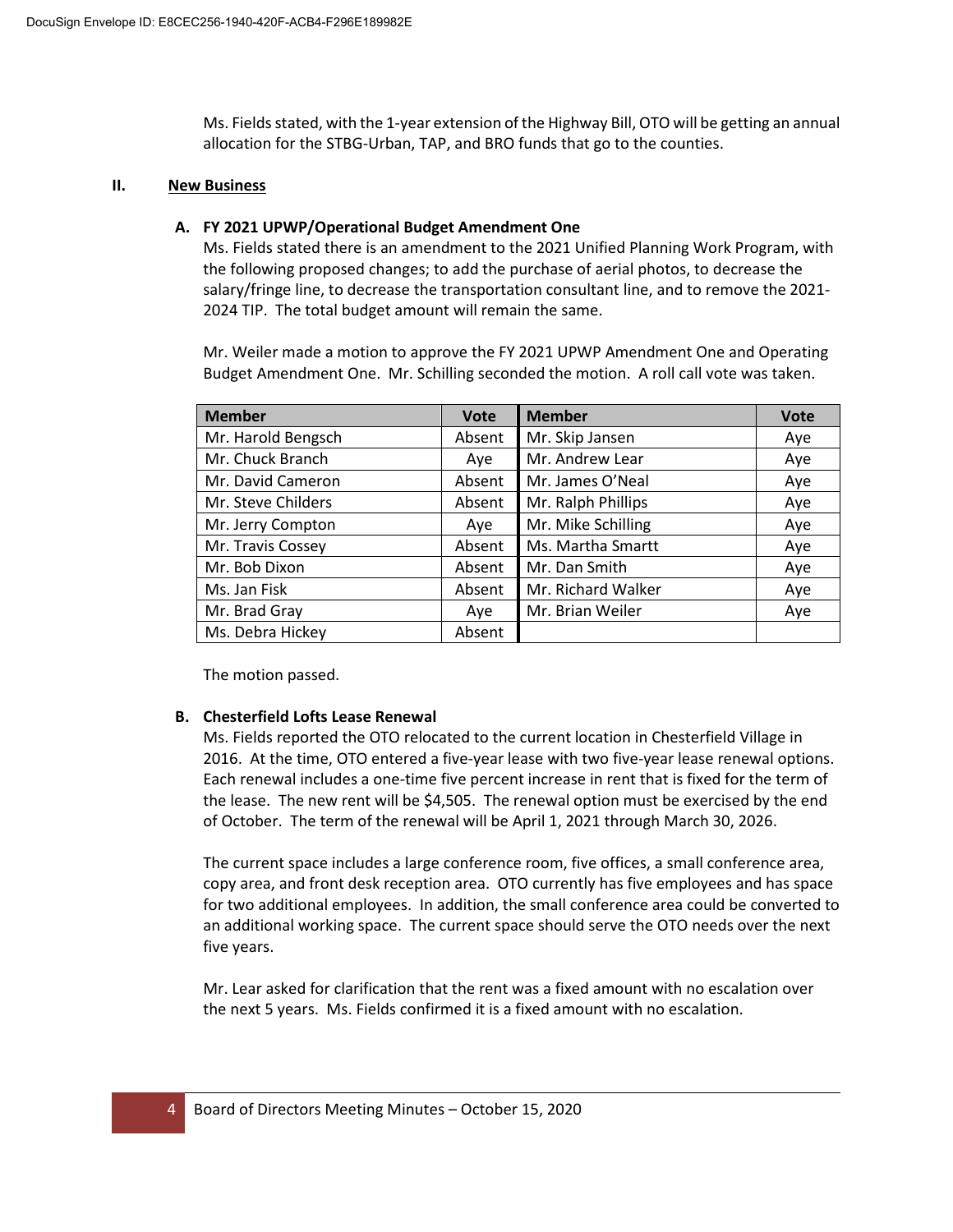Mr. Jansen made a motion to approve the Chesterfield Lofts, LLC lease renewal for five years expiring March 30, 2026. Mr. Schilling seconded the motion. A roll call vote was taken.

| <b>Member</b>      | <b>Vote</b> | <b>Member</b>      | <b>Vote</b> |
|--------------------|-------------|--------------------|-------------|
| Mr. Harold Bengsch | Absent      | Mr. Skip Jansen    | Aye         |
| Mr. Chuck Branch   | Aye         | Mr. Andrew Lear    | Aye         |
| Mr. David Cameron  | Absent      | Mr. James O'Neal   | Aye         |
| Mr. Steve Childers | Absent      | Mr. Ralph Phillips | Aye         |
| Mr. Jerry Compton  | Ave         | Mr. Mike Schilling | Aye         |
| Mr. Travis Cossey  | Absent      | Ms. Martha Smartt  | Aye         |
| Mr. Bob Dixon      | Absent      | Mr. Dan Smith      | Aye         |
| Ms. Jan Fisk       | Absent      | Mr. Richard Walker |             |
| Mr. Brad Gray      | Aye         | Mr. Brian Weiler   | Aye         |
| Ms. Debra Hickey   | Absent      |                    |             |

The motion passed.

### **C. 2019 State of Transportation Report**

Ms. Longpine stated as another step to inform the public of transportation concerns in the region, OTO has produced a State of Transportation Report, which includes achievements and statistics from 2019. This report is produced annually and made available at public events and on the OTO website. Accompanying the report is an infographic showing progress on the performance measures from the long range transportation plan, *Transportation Plan 2040*.

Mr. Schilling asked if there was data on speeding and if it was taken into account in any way, if it is related to congestion, and if it is reflected in any accident figures. Ms. Longpine stated that data has not been looked at during this current year, but it could be reviewed. Speed is tracked along the corridors with the travel time software, but if the rest of the traffic is moving slow, an overall change in speed may not occur.

Ms. Longpine advised this agenda item was informational only.

### **D. Amendment Number Six to the FY 2020-2023 TIP**

Ms. Longpine said there are 16 items requested by MoDOT and OTO members included as part of Amendment Number Six to the FY 2020-2023 Transportation Improvement Program. Ms. Longpine highlighted the 16 items.

Mr. Smith made a motion to approve Amendment 6 to the FY 2020-2023 TIP. Mr. Compton seconded the motion. A roll call vote was taken.

| <b>Member</b>      | <b>Vote</b> | <b>Member</b>          | Vote |
|--------------------|-------------|------------------------|------|
| Mr. Harold Bengsch |             | Absent Mr. Skip Jansen | Ave  |
| Mr. Chuck Branch   | Ave         | l Mr. Andrew Lear      | Ave  |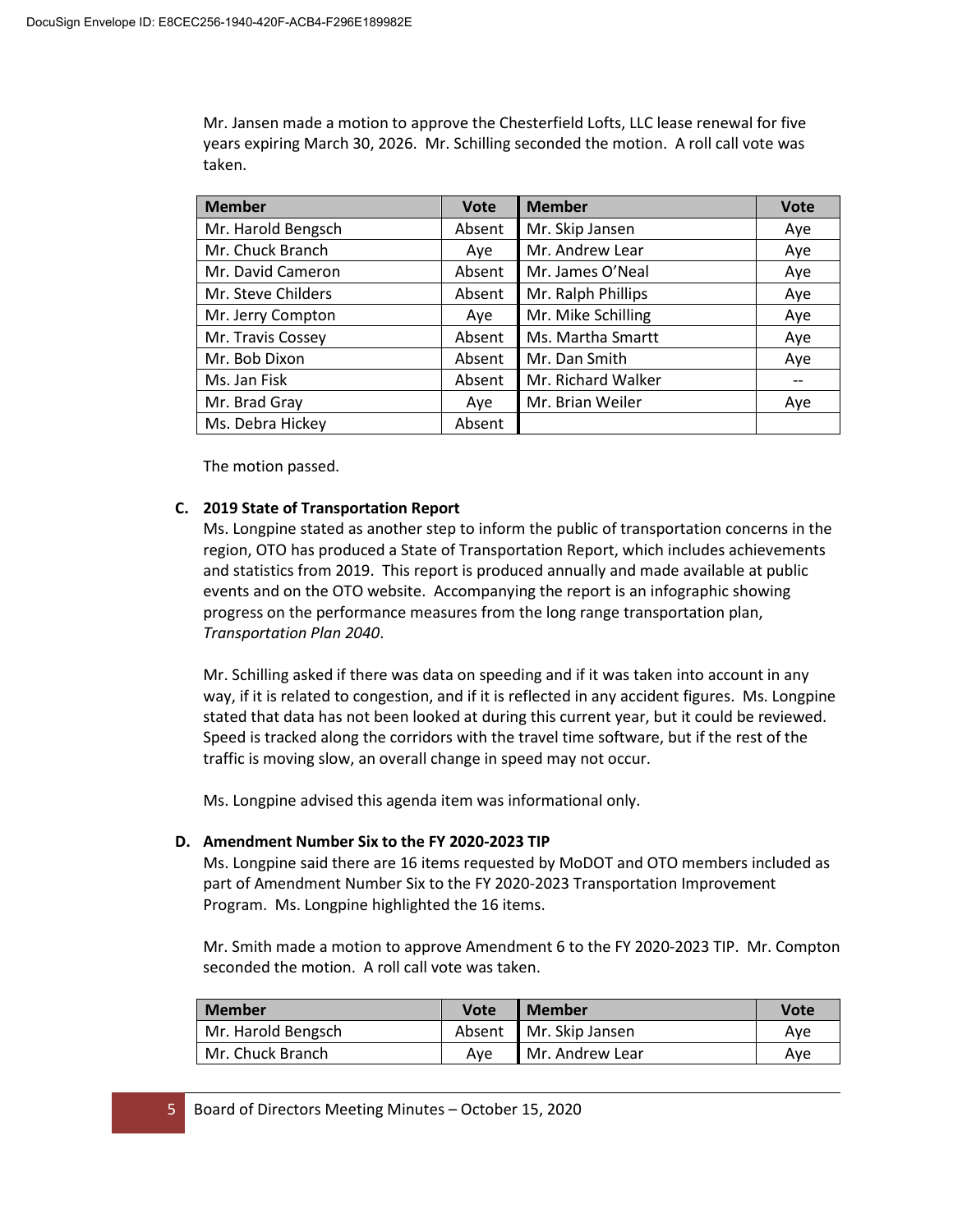| Mr. David Cameron  | Absent | Mr. James O'Neal   | Aye |
|--------------------|--------|--------------------|-----|
| Mr. Steve Childers | Absent | Mr. Ralph Phillips | Aye |
| Mr. Jerry Compton  | Aye    | Mr. Mike Schilling | Aye |
| Mr. Travis Cossey  | Absent | Ms. Martha Smartt  | Aye |
| Mr. Bob Dixon      | Absent | Mr. Dan Smith      | Aye |
| Ms. Jan Fisk       | Absent | Mr. Richard Walker | Aye |
| Mr. Brad Gray      | Aye    | Mr. Brian Weiler   | Aye |
| Ms. Debra Hickey   | Absent |                    |     |

The motion passed.

#### **E. Federal Functional Classification Change Request**

Mr. Thomason reported pursuant to §470.105.b, the State of Missouri, in conjunction with OTO, must maintain a functional classification map. This map is different from the Major Thoroughfare Plan, which is part of the Long Range Transportation Plan. The Federal Functional Classification System designates Federal Aid Highways, i.e. those eligible for federal funding.

The City of Strafford has requested the following changes to the federal functional classification system.

| 1) Roadway Name- N. Orchard Drive --- from Stan Harriman Blvd to E. Evergreen Street |
|--------------------------------------------------------------------------------------|
| Stan Harriman Blvd --- from N. Orchard Drive to Hwy 125                              |
| E. Evergreen Street --- from N. Orchard Drive to Hwy 125                             |
| <b>Current Functional Classification – Local – All</b>                               |
| <b>Requested Functional Classification – Minor Collector – All</b>                   |
| <b>Major Thoroughfare Plan</b> – Collector – All                                     |

**Reasoning** -- These roadways collect traffic from local roads and distributes traffic to Highway 125 and should be reclassified as Minor Collector. Additionally, these roadways provide access from the northern residential areas of the City to the schools, shops, parks, and businesses in the City.

Mr. Schilling made a motion to approve the Federal Functional Class Change. Mr. O'Neal seconded the motion. A roll call vote was taken.

| <b>Member</b>      | <b>Vote</b> | <b>Member</b>      | <b>Vote</b> |
|--------------------|-------------|--------------------|-------------|
| Mr. Harold Bengsch | Absent      | Mr. Skip Jansen    | Aye         |
| Mr. Chuck Branch   | Aye         | Mr. Andrew Lear    | Aye         |
| Mr. David Cameron  | Absent      | Mr. James O'Neal   | Aye         |
| Mr. Steve Childers | Absent      | Mr. Ralph Phillips | Aye         |
| Mr. Jerry Compton  | Aye         | Mr. Mike Schilling | Aye         |
| Mr. Travis Cossey  | Absent      | Ms. Martha Smartt  | Aye         |
| Mr. Bob Dixon      | Absent      | Mr. Dan Smith      | Aye         |
| Ms. Jan Fisk       | Absent      | Mr. Richard Walker | $- -$       |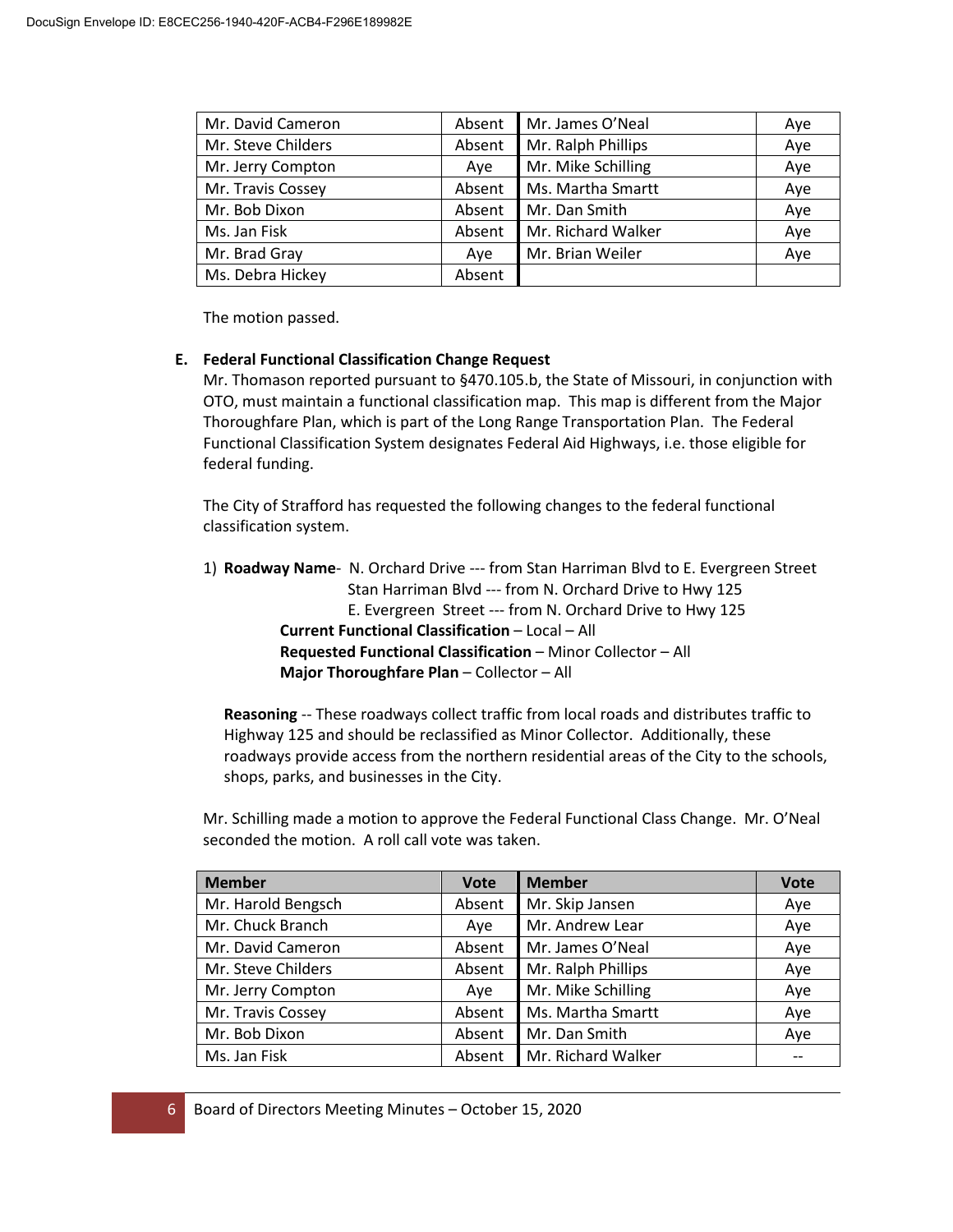| Mr. Brad Grav    | Ave    | l Mr. Brian Weiler | Ave |
|------------------|--------|--------------------|-----|
| Ms. Debra Hickey | Absent |                    |     |

The motion passed.

### **F. STIP Prioritization Update**

Ms. Fields reported, at the end of 2019, OTO worked to prioritize projects for the region. This prioritization is used by MoDOT to program new projects in the STIP. After working with MoDOT through the winter, the Technical Planning Committee agreed to a list of projects that could be added with the available funding. A Draft STIP was developed and submitted to MoDOT leadership for final approval in March. The Draft STIP was never approved due to the funding challenges associated with COVID.

The projects proposed in various years between FY 2021 and FY 2025 include:

- James River Freeway widening from National to Kansas Expressway
- I-44 widening from US65 to Glenstone
- CC/22<sup>nd</sup> Intersection
- ITS Improvements

OTO typically reprioritizes every year, however, OTO staff is not planning a new round of prioritizations as there were no projects officially funded resulting from the last prioritization. In addition, travel time data is not reliable given the changing travel patterns from the pandemic.

Ms. Fields stated this was informational only.

### **III. Other Business**

# **A**. **Board of Directors Member Announcements**

There were no member announcements.

### **B. Transportation Issues for Board of Directors Member Review**

Ms. Cannon from Senator Blunt's Office reported the Continuing Resolution that was just passed included a 1-year extension to the FAST Act. She reported the Senate is doing the confirmation hearings. An update on a deal involving CARES Act funding or more relief for COVID probably will not happen until after the election.

### **C. Articles for Board of Directors Member Information**

Ms. Fields noted the Governor appointed a new member to the Highway Commission. The new appointee was not from this area.

# **IV. Adjourn meeting**

Mr. Weiler made a motion the meeting be adjourned at 12:53 P.M. Mr. Schilling seconded the motion. A roll call vote was taken.